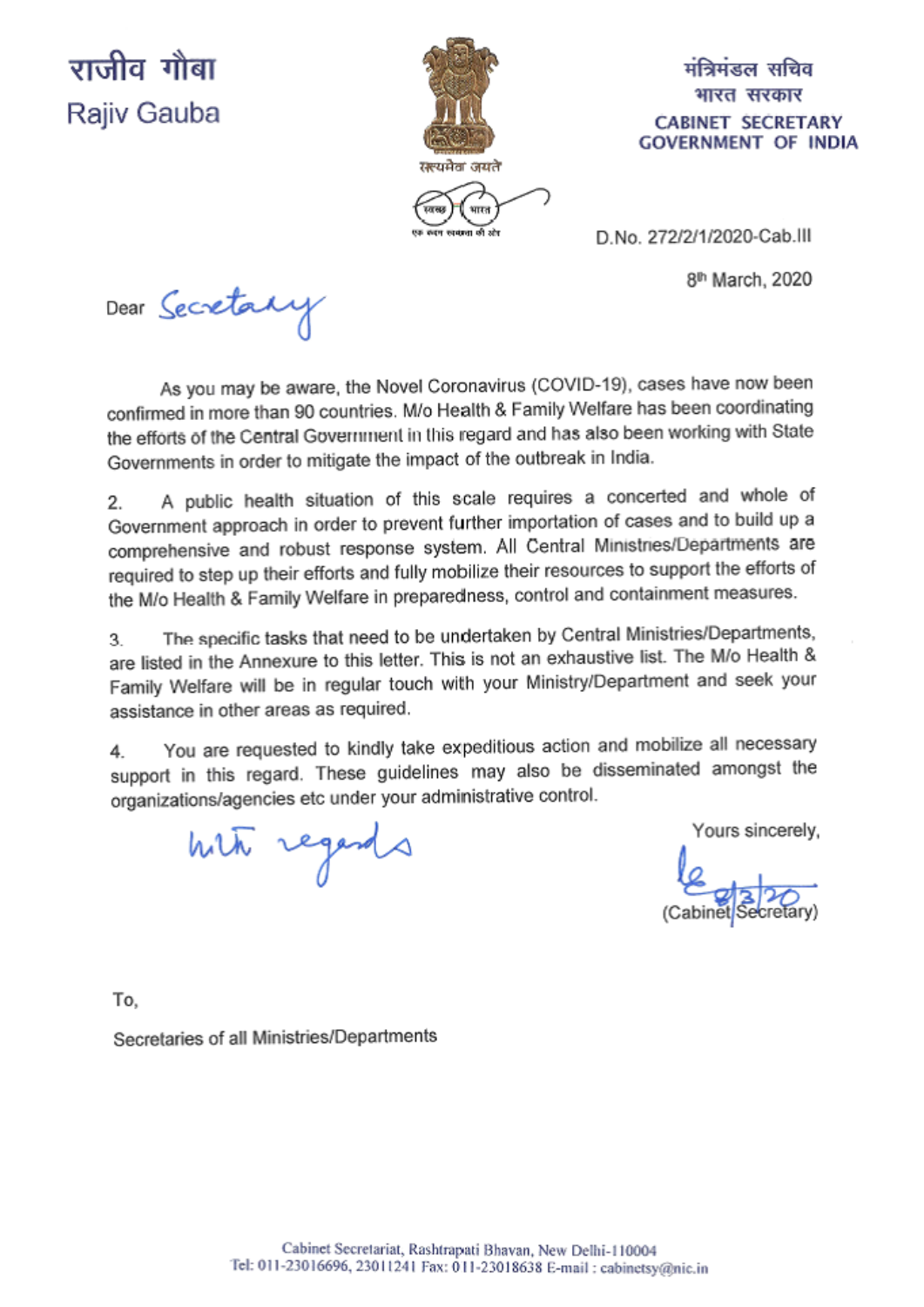## **(i) Ministry of Home Affairs (including NDMA, NDRF, CAPFs, Bureau of Immigration, Land Port Authority of India etc.)**

- a. Identification of facilities/buildings that can be used as quarantine centres or can be converted to temporary hospitals with isolation facilities;
- b. Bureau of Immigration to provide regular and timely information (together with contact details) on international travellers arriving in India through airports, ports and land border crossings;
- c. NDMA/NDRFmay ensure continuity of essential services, conduct training workshops, mock-drills and awareness generation exercises particularly at Points of Entry in coordination with CISF;
- d. Bureau of Immigration to ensure prompt and strict implementation of Visa restrictions issued from time to time;
- e. Maintenance of law and order and essential services.

## **(ii) Ministry of External Affairs**

- a. Convey situational update(s) from affected countries in terms of number of cases, their spatial and temporal distribution and trendsetc;
- b. Provide information on travelers arriving from affected countries, especially Indians;
- c. Issue of advisories to Indians in other countries;
- d. Ensure prompt and proper implementation of Visa restrictions issued;
- e. Advise on impact of trade and travel restrictions for India;
- f. Monitor and take necessary action to ensure that unnecessary travel / trade restrictions are not imposed on India by other countries;
- g. Maintaining contact with Indians citizens in foreign countries and ensuring provision of appropriate medical/treatment and other facilities to them.

## **(iii) Ministry of Defence**

- a. Identify facilities/buildings that can be used as quarantine centres or can be converted to temporary hospitals with isolation facilities;
- b. Support in extending network of hospital and laboratory facilities by permitting use of facilities by civilians;
- c. Contribute to the pool of public health experts by identifying experts/faculties within Armed Forces;
- d. Train faculty of Armed Forces Medical colleges/Cantonment hospitals/Station Health Officers on COVID-19 preparedness and response
- e. Disseminate public health messages to its organizations as well as general community on preventive public health measures like respiratory and hand hygiene and prompt identification and reporting of symptoms.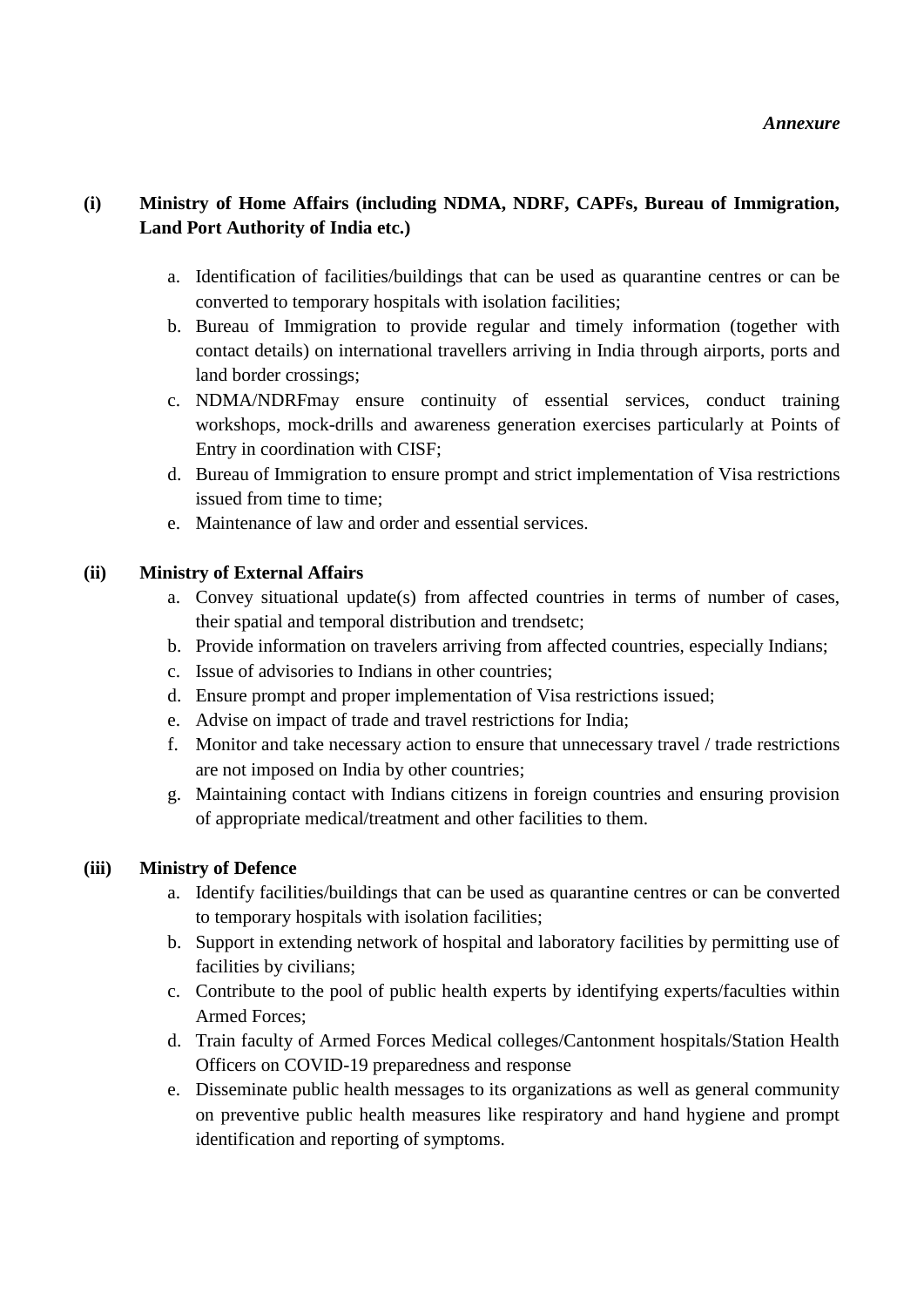## **(iv) Ministry of Railways**

- a.Identify facilities/buildings that can be used as quarantine centers or can be converted to temporary hospitals with isolation facilities;
- b.Support in extending network of hospital and laboratory facilities by permitting their use by general public;
- c.Disseminate public health messages at railway stations and on trains;
- d.Contribute to the pool of public health experts by identifying experts/faculties in their organizations;
- e.Facilitate transportation of essential commodities including medical supplies;

## **(v) Ministry of Labour (ESIC)**

- a. Identify facilities/buildings that can be used as quarantine centers or can be converted to temporary hospitals with isolation facilities;
- b. Support in extending network of hospital and laboratory facilities by permitting their use by general public;
- c. Disseminate awareness on preventive measures at all subordinate offices, hospitals and clinics

## **(vi) Ministry of Civil Aviation**

- a. Ensure strict compliance with screening protocol for international travelers, as decided, andshare such information with relevant stakeholders;
- b. Display prominently public health messages at all offices and airports.
- c. Facilitate establishment and proper maintenance of earmarked aerobridges.
- d. Ensure that all airlines are made aware of the precautionary measures to be undertaken, and are trained in management of onboard suspect cases, making appropriate in-flight announcements, and in filling up of self-declaration forms by all travelers and. Crew;
- e. Facilitate transportation of essential commodities including medical supplies.

## **(vii) Ministry of Shipping**

- a. Ensure strict compliance with screening protocol for international travelers, as decided, at all ports and share such information with relevant stakeholders;
- b. Display prominently public health messages at all offices and ports;
- c. Ensure that shipping industry, particularly cruise ships are made aware of the precautionary measures to be undertaken, and are trained in management of on-board suspect cases, and filling up of self-declaration forms by all travelers and crew;
- d. Facilitate transportation of essential commodities including medical supplies

## **(viii) Ministry of Consumer Affairs, Food and Public Distribution**

- a. Ensure sanitation measures and public display of health messages at all offices and community level outlets;
- b. Maintain essential supplies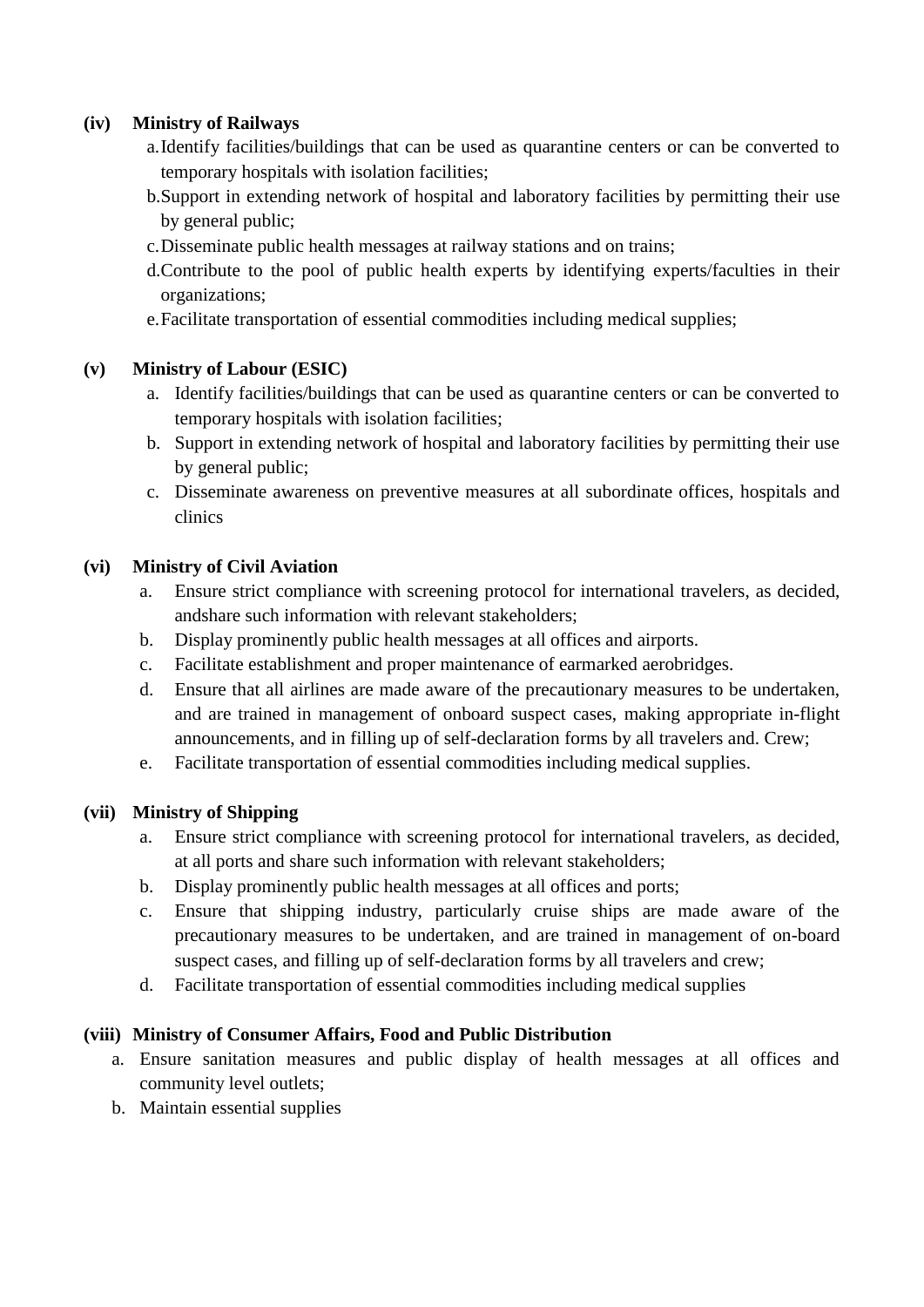#### **(ix) Ministry of Information and Broadcasting**

- a. Develop comprehensive media strategy / plan to disseminate information about the virus, which may include addressing rumours/myths particularly on social media;
- b. Roll out appropriate communication materials for National and State campaign (including translation in local languages) and facilitate availability of slots for media communication in print / visual media.
- c. Utilize the field publicity units for social mobilization.

## **(x) Department of Pharmaceuticals**

- a. Maintain situational awareness on supply and demand of essential APIs and act well in advance to avoid crisis situation
- b. Regulate drugs required for COVID Pandemic.
- c. Address production of such drugs as maybe recommended by MOHFW.

#### **(xi) Directorate General Foreign Trade**

- a. Monitor the export of essential APIs/drugs/masks etc. and implement export restrictions as approved from time to time;
- b. Facilitate import of essential APIs/drugs etc.in consultation with Ministry of Health and Family Welfare

#### **(xii) Department of Science and Technology/ Biotechnology**

- a. Support in extending network of laboratory facilities;
- b. Support research for diagnostics and vaccines;
- c. Support their adequate availability in India

#### **(xiii) Indian Council of Medical Research**

- a. Extend network of laboratory facilities to ensure timely testing even at remote locations
- b. Support research for diagnostics and vaccines
- c. Support their adequate availability in India

## **(xiv) Ministry of Panchayati Raj**

- a. Facilitate Gram Panchayats and Panchayat Samiti Meetings to spread awareness on COVID-19;
- b. Facilitate environmental sanitation at village through Village Health and Sanitation Committee

## **(xv) Ministry of Housing & Urban Development Department**

- a. Identify facilities/buildings that can be used as quarantine centers or can be converted to temporary hospitals with isolation facilities
- b. Ensure that all Urban Local Bodies maintain environmental sanitation;
- c. Display hoardings/banners with related IEC content all prominent places and in places of congregation.